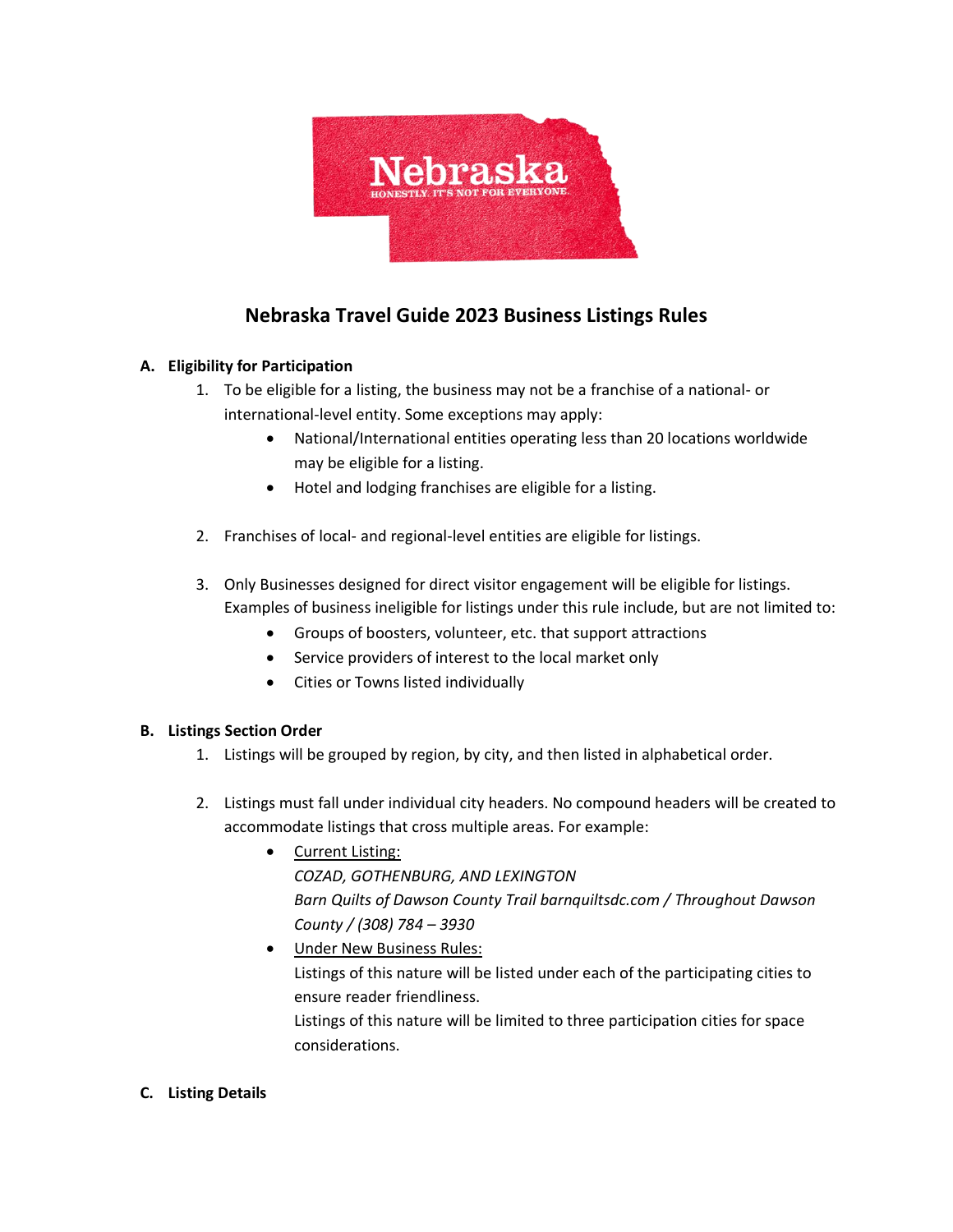- 1. Listings will include:
	- Business Name
	- Address Line 1
		- i. Street Address only, PO Boxes will not be printed.
	- Address Line 2
		- i. Only applicable where a unit or suite number applies. No
			- directions or other text will be accommodated in this space.
	- Phone Number
	- Toll-Free Number (if applicable)
	- Website
	- Please note that listings will not include descriptions this year to ensure that there is space to continue accepting new partners each year. All listings submitted with a description will be edited.

#### Existing Listing:

| <b>Old Depot Vineyard and Winery</b> | What was once the 1909 Gothenburg Union Pacific Depot |
|--------------------------------------|-------------------------------------------------------|
|                                      | has now been moved & restored into one of Nebraska's  |
| 308-584-2251                         | newest and most vibrant wineries! 33651 E. Banner Rd. |

#### Under New Business Rules:

Old Depot Vineyard and Winery 33651 E. Banner Rd. 308-584-2251

2. Website URLs will be shortened to exclude unnecessary characters. For example:

Current Listing: <https://www.ihg.com/holidayinnexpress/>

Under New Business Rules, the URL becomes: <http://www.ihg.com/holidayinnexpress>

3. Website URLs will be shortened to vanity URLs. For example:

Current Listing: ihg.com/holidayinnexpress/hotels/us/en/Norfolk/ofkne/hoteldetail?cm\_mmc=g ooglemaps-\_ex-\_usa-\_-ofkne

Under New Business Rules, the URL becomes: <http://www.ihg.com/holidayinnexpress>

#### **D. Icons**

- 1. Partners must choose ONE category icon per listing:
	- See & Do